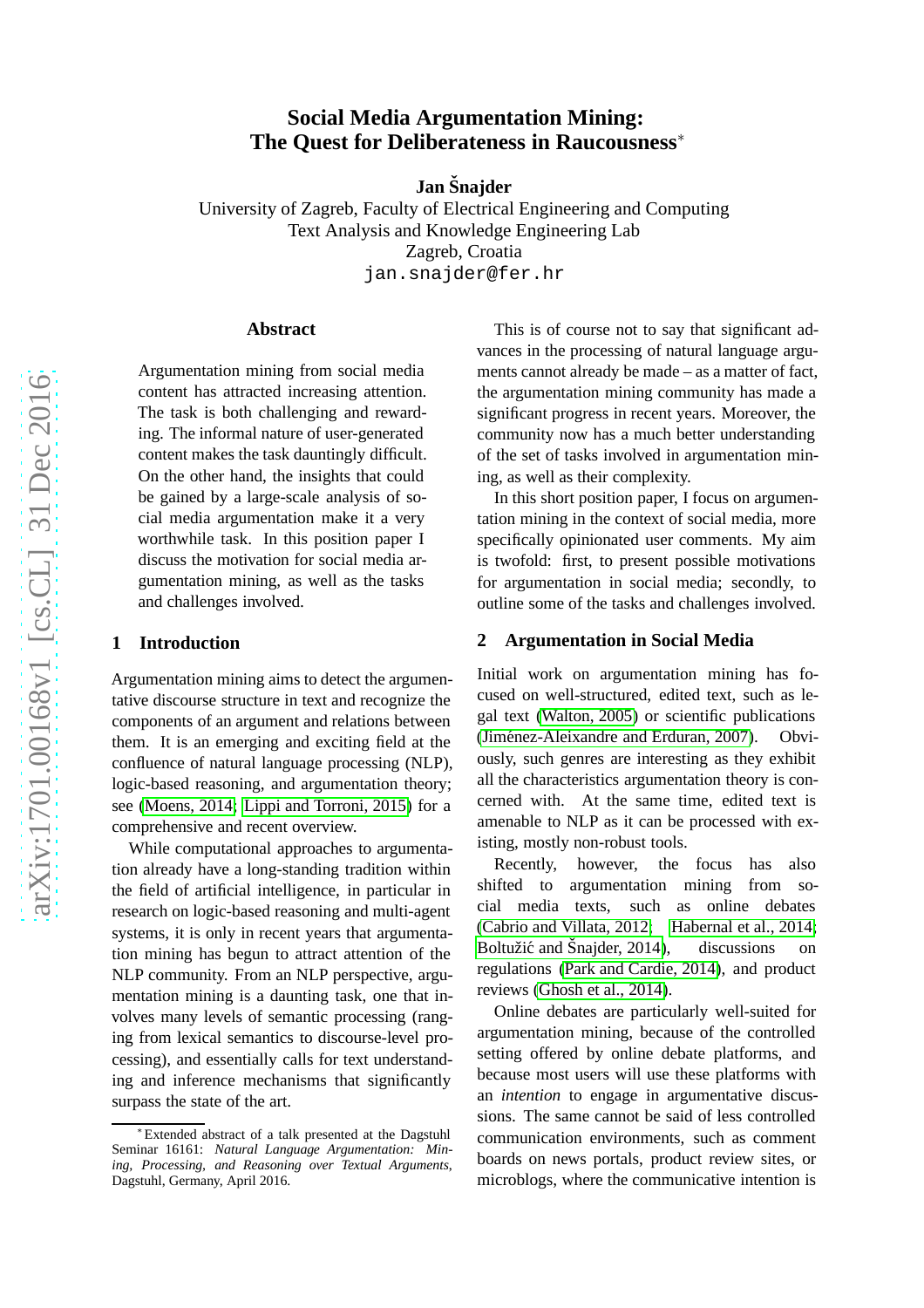not to engage in an argumentative discussion, but rather to express a blunt opinion on the subject matter, or even simply to satisfy the need for selfpresentation.

In what follows, I use the term *opinionated comment* to refer to such user-generated content, one which is not necessarily generated within a debate. As a prototypical example is a comment on a news article. As an example, consider the following opinionated comment related to the *Trump rally*  $even<sup>1</sup>$  $even<sup>1</sup>$  $even<sup>1</sup>$ 

*The President we have now divided our country and put his ego first instead of the people. Trump hasn't divided the country that's why he has so many people behind him. We want someone who is not afraid of the politics in Washington and change our policies with dealing with other countries.*

Clearly, the author of this comment does express some arguments to back up his or her opinion. However, the opinion is triggered by an event, and there is no predefined debate topic. Moreover, there will likely be no follow-up discussion in which the author would need to justify or elaborate on his or her arguments. Thus, it seems that such opinionated comments mostly emerge ad hoc and are monological in nature.

It is legitimate to ask whether there is any merit in analyzing this kind of opinionated text, apart from the fact that it is abundant in social media. I argue that – to an extent in which we are interested in analyzing the opinions of other people (users of products, voters, etc.) – we should also be interested in analyzing the *reasons* underpinning those opinions, for otherwise we cannot fully apprehend them. If you are, say, running a political campaign, you would want to know what people think of you and *why*. You would probably also want to do this analysis across all the events that are even marginally related to your campaign, and you would also want to do it on a large scale to get the "totality of the experience."

## **3 Challenges**

Besides the challenges mentioned in the introduction, there is a number of additional challenges involved in argumentation mining from user-generated text:

- 1. **Noisy text.** [Baldwin et al. \(2013\)](#page-3-2) demonstrate that social media sources are more noisy than edited texts, although they can also be cleaned using NLP techniques;
- 2. **Vague claims.** It is probably safe to say that the majority of online users do not really see a need to present a well-formed argument for their position. As a consequence, claims made by the users will often be unclear, ambiguous, vague, or simply poorly worded. This is even the case for more discussiontuned environments, such as online debate platforms.
- 3. **Vague argument structure.** Again, because the users rarely feel the need to argue for their position, most user-generated opinionated text will not constitute a properly structured argument. This is especially true for short texts, such as microbloging posts. Even when there are some traces of an argumentative structure, it will likely be incomplete and lack important premises.

#### **4 Tasks**

A number of argumentation tasks have been proposed in the literature. The two main ones are:

- **Component identification** the task of detecting the premises and conclusion of an argument, as found in a text of discourse;
- **Relation prediction** identifying the relations between components.

In a recent study on user-generated social media texts, [Habernal and Gurevych \(2016\)](#page-4-7) showed that (a slightly modified) Toulmin model of argumentation may be suitable for short documents, such as article comments or forum posts. They annotated the claim, premise, backing, rebuttal, and refutation components, thereby achieving a moderate inter-annotator agreement. They use sequence labeling to tackle the component identification task, reaching a token-level F1-score of 0.25.

Component identification and relation prediction are without a doubt relevant argumentation mining tasks. However, coming back to the political campaign example, it is not immediately obvious how these tasks can aid in analyzing the reasons underpinning the opinions, especially when

<span id="page-1-0"></span><sup>&</sup>lt;sup>1</sup>Yahoo News, <http://tinyurl.com/zkez7ze>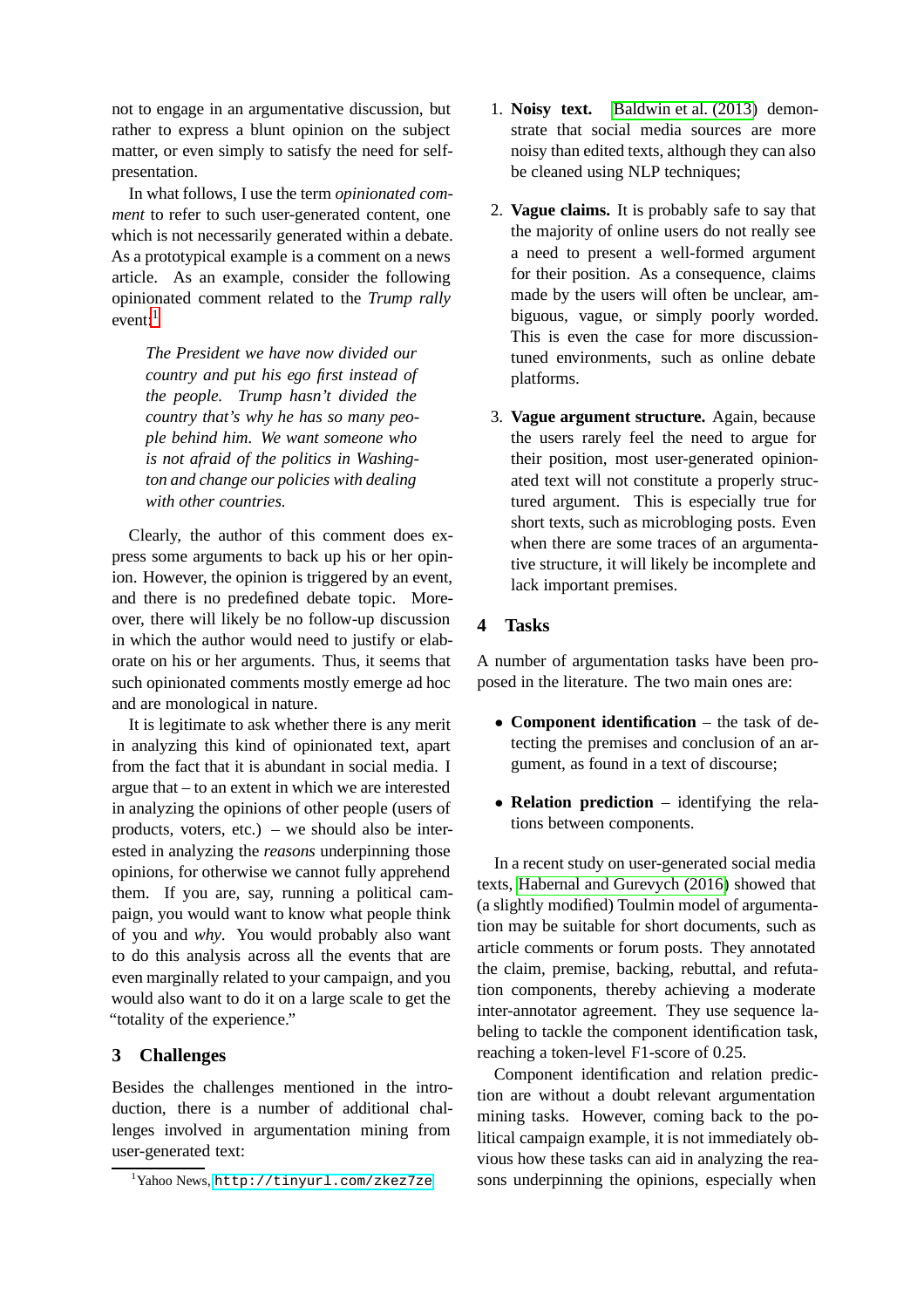dealing with large volumes of data. To analyze arguments on a large scale, it seems that we at least need to:

- **Identify the main arguments** identify the main (central, most prominent, most often used) arguments that the users use when discussing a certain topic. An *argument* here is meant to mean a claim and (the possibly convergent) set of premises supporting it;
- **Classify opinionated posts** given an opinionated post, identify its main arguments.

Consider again the *Trump rally* example from above. The post may be classified as belonging to the main argument *"Donald Trump would make a good president"*. The main claim is *"Donald Trump will change the foreign policy for the better"*, while the supporting premises may be *"Existing foreign policy is bad"*, *"Trump is not afraid to take on the Establishment"*, etc.

Given a large-enough amount of user-generated opinionated data, there seem to be at least two ways in which main arguments could be identified. First, the arguments could be extracted manually. This is essentially what we have done in (Boltužić and Šnajder, 2014), where we used the main claims distilled from an online debating platform. Similarly, [Hasan and Ng \(2014\)](#page-4-8) asked annotators to group the user comments and identify the main claims. The second option is to resort to unsupervised machine learning and try to induce the main arguments (or at least the main claims) automatically, in a bottom-up fashion. A middle-ground solution, proposed by [Sobhani et al. \(2015\)](#page-4-9), is to use unsupervised machine learning to induce the argument clusters, and then map those clusters manually to main arguments.

From a machine learning perspective, the two above-mentioned tasks may be framed as follows:

- **Argument clustering** grouping of similar arguments, so that the main arguments/claims can be identified;
- **Argument classification** given an opinionated comment, classify it into one or many classes, each corresponding to one main argument (obtained either manually or using argument clustering).

In (Boltužić and Šnajder, 2015), we tackled the former task and investigated the suitability of semantic textual similarity (STS) [\(Agirre et al., 2012\)](#page-3-4) for clustering the main claims. Our conclusion was that fully automatic argument clustering is hardly feasible, however we hypothesized that it might prove valuable in a computeraided or semi-supervised argumentation mining setup.

We tackled the task of argument classification in (Boltužić and Šnajder, 2014), under the name "argument recognition", while [Hasan and Ng \(2014\)](#page-4-8) tackled the same task in the context of stance detection, under the name "reason classification". The main difference is that Hasan and  $Ng(2014)$ frame the problem as a (joint learning) supervised text classification task with lexical features, which makes their model topic-specific. In other words, the model learns to classify the user comments into classes that correspond to main claims, without explicitly comparing the user comments against the main claims. In contrast, in (Boltužić and Šnajder, 2014) we modeled the similarity between the user comments and the main claims using STS and textual entailment predictions and fed these to a supervised model. At least in principle, this should make the model topicindependent. The model outperformed the baseline, although not by a large margin.

## **5 Argument Similarity**

What the two tasks above have in common (with the exception of argument classification using lexical features, which is topic-specific and hence arguably the least practical approach) is the requirement to compute the similarity between two arguments. The *argument similarity* has been introduced in (Boltužić and Šnajder, 2015), as well as in [\(Swanson et al., 2015;](#page-4-10) [Misra et al., 2015\)](#page-4-11), under the name *argument facet similarity*. Intuitively, a pair of arguments should receive the highest score if they mean the same, and the lowest score if they are completely different and on a different topic. Ideally, argument similarity would account for both the similarity of argument components as well as the similarity of argument structures (how components relate to each other).

[Misra et al. \(2015\)](#page-4-11) consider the similarity between main claims expressed in user-generated arguments. They develop a regression model using a number of comparison features, in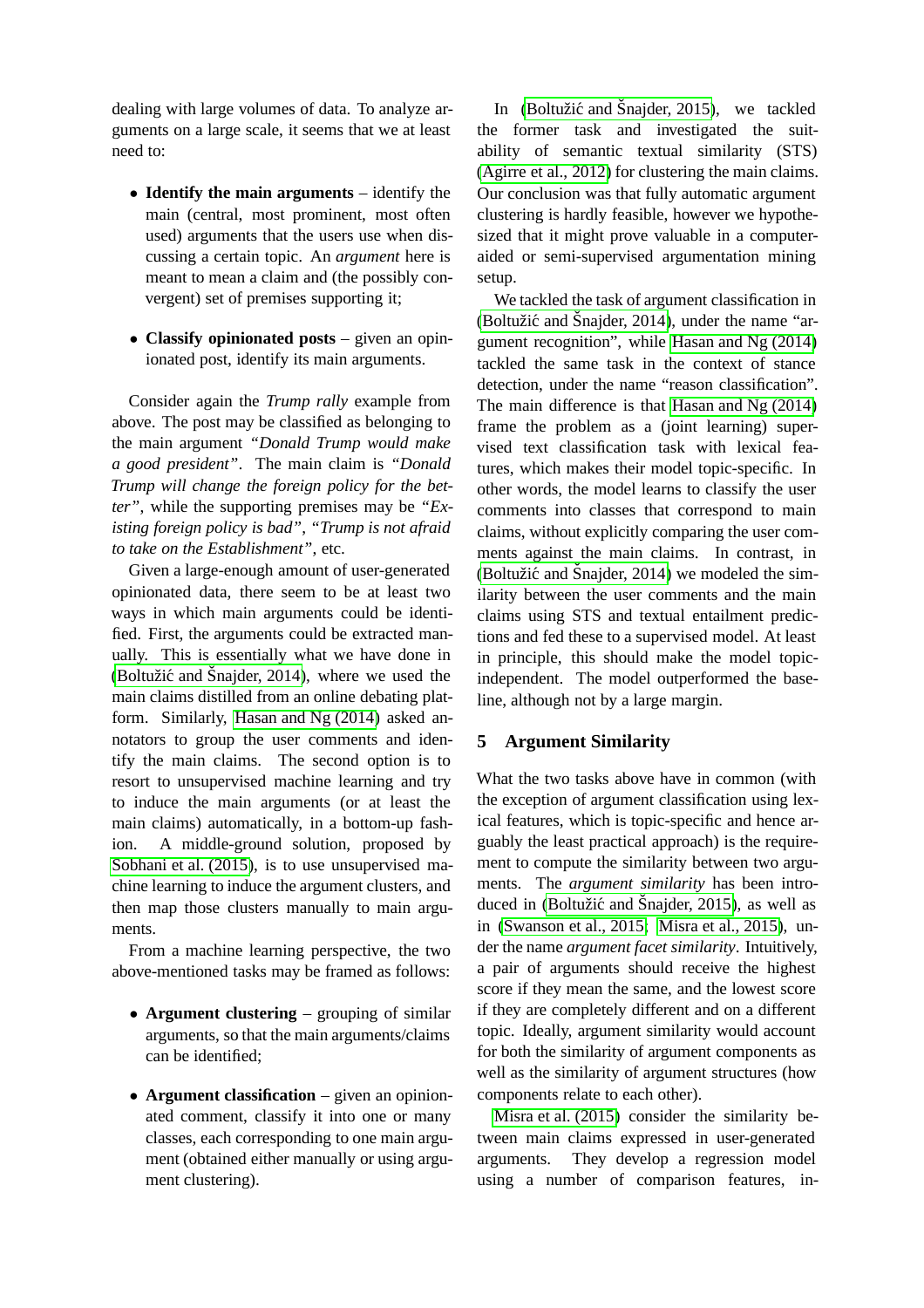cluding STS. Their model, trained on humanannotated pairs of claims, reaches a correlation score of 0.54, outperforming a sensible baseline. In contrast, in (Boltužić and Šnajder, 2015) we model argument similarity on the dataset from [\(Hasan and Ng, 2014\)](#page-4-8), in an unsupervised fashion, using word embedding representations.

# **6 Nano-level Argument Processing**

Work cited above seems to indicate that the existing approaches to measuring STS provide only limited means to measure argument similarity. Consider the following examples on the *Marijuana legalization* topic from the [\(Hasan and Ng, 2014\)](#page-4-8) dataset:

- Comment 1: *Legalizing marijuana could potentially lower the number of users.*
- Comment 2: *Now it is not taxed, and those who sell it are usually criminals of some sort (though many are harmless).*
- Main claim: *Legalized marijuana can be controlled and regulated by the government.*

In this case, both comments have been classified by human annotators as essentially expressing the main claim (one of the main claims identified by analyzing the complete dataset). However, at first glance it is not obvious how these two comments are *similar* to each other or to the main claim. It is also very unlikely that they would be predicted as similar by an STS system, given the large semantic gap between them. However, assuming that the main claim is indeed the best fit, most people would probably be able to come up with sets of *implicit premises* holding between each of the two comments and the main claim. For instance, the following premises link Comment 2 to the main claim:

- *If a thing is not taxed, criminals can sell it.*
- *Criminals should be stopped from selling things.*
- *Things that are taxed are controlled and regulated by the government.*

Current approaches to argument similarity are not generative in nature and cannot generate a chain of implicit premises. The task seems to be related to what [Lippi and Torroni \(2015\)](#page-4-1) refer to as the *completion task*: the task of inferring implicit

argument components. Alternatively, if we take micro-level argumentation to focus on the components of a single argument, then the functionality to infer the similarity between two arguments can perhaps be dubbed *nano-level argumentation*. While this task has apparently not yet been addressed in the literature, it seems to be a necessary ingredient of an argumentation mining system capable of analyzing user-generated arguments on a large scale.

# **7 Conclusion**

Social media argumentation mining allows us to understand the reasons underpinning user opinions. However, mining opinionated comments poses a number of challenges related to the informal and non-structured nature of user-generated text. Analyzing such text on a large scale calls for the ability to compute the similarity of arguments, either to identify the main claims or to classify the arguments by their main claims. A principled solution will probably have to operate at the *nano-level* of argumentation, i.e., infer (rather than merely measure) the similarity between two claims.

## **References**

- <span id="page-3-4"></span>[Agirre et al.2012] Eneko Agirre, Mona Diab, Daniel Cer, and Aitor Gonzalez-Agirre. 2012. SemEval-2012 task 6: A pilot on semantic textual similarity. In *Proceedings of the First Joint Conference on Lexical and Computational Semantics-Volume 1: Proceedings of the main conference and the shared task, and Volume 2: Proceedings of the Sixth International Workshop on Semantic Evaluation*, pages 385–393.
- <span id="page-3-2"></span>[Baldwin et al.2013] Timothy Baldwin, Paul Cook, Marco Lui, Andrew MacKinlay, and Li Wang. 2013. How noisy social media text, how diffrnt social media sources? In *IJCNLP*, pages 356–364.
- <span id="page-3-1"></span>[Boltužić and Šnajder2014] Filip Boltužić and Jan Šnajder. 2014. Back up your stance: Recognizing arguments in online discussions. In *Proceedings of the First Workshop on Argumentation Mining*, pages 49–58.
- <span id="page-3-3"></span>[Boltužić and Šnajder2015] Filip Boltužić and Jan Snajder. 2015. Identifying prominent arguments in online debates using semantic textual similarity. In *Proceedings of the 2nd Workshop on Argumentation Mining*, pages 110–115.
- <span id="page-3-0"></span>[Cabrio and Villata2012] Elena Cabrio and Serena Villata. 2012. Combining textual entailment and argumentation theory for supporting online debates in-